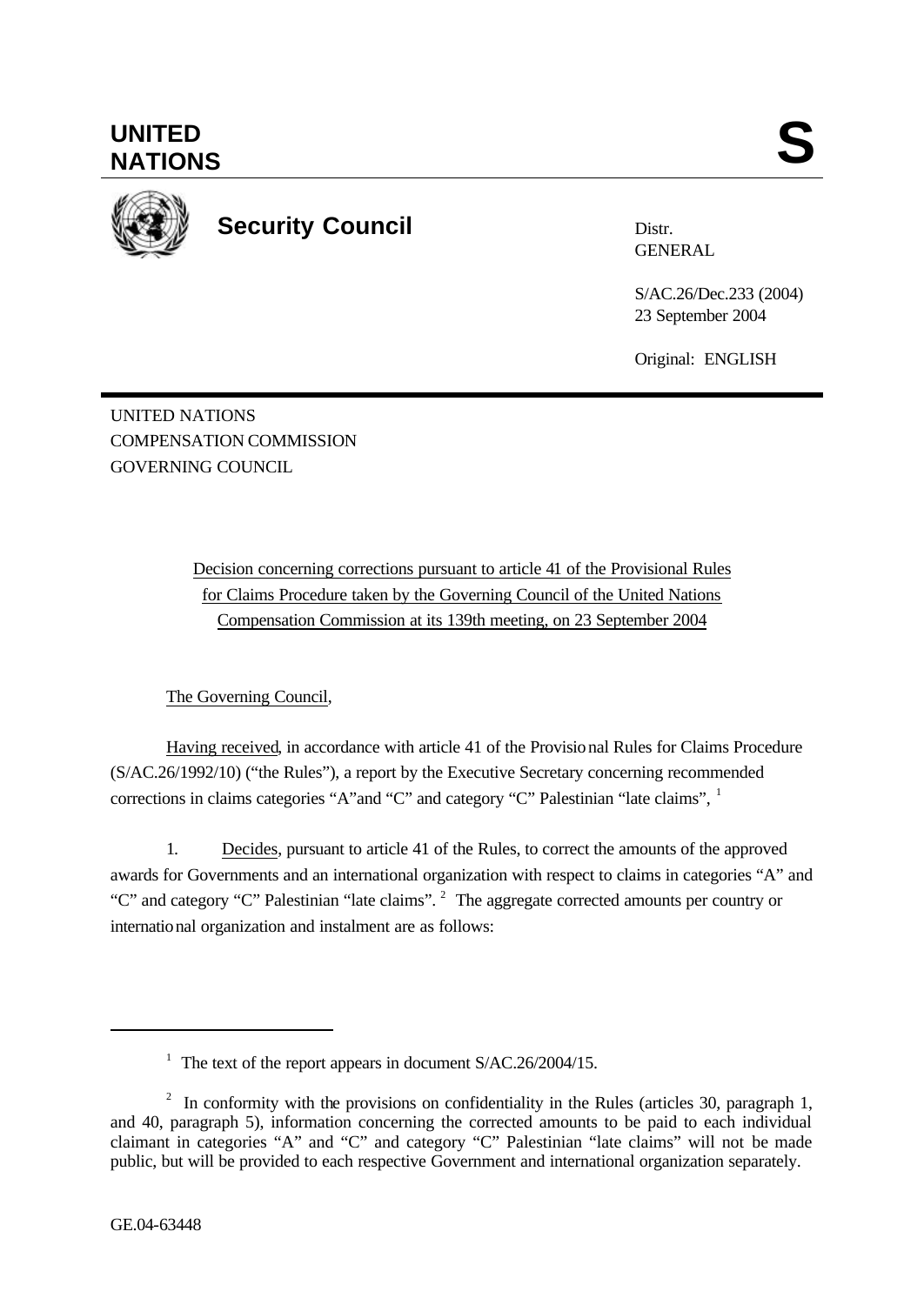### Table 1. First instalment category "A" claims corrections

| _'ountry  | Previous total award (USD) | Corrected total award (USD) |
|-----------|----------------------------|-----------------------------|
| Sri Lanka | 25,092,000.00              | 25,089,500.00               |

### Table 2. Third instalment category "A" claims corrections

| `ountry | Previous total award (USD) | Corrected total award (USD) |
|---------|----------------------------|-----------------------------|
| Jordan  | 91,950,000.00              | 91,944,000.00               |

#### Table 3. Fourth instalment category "A" claims corrections

| Country     | Previous total award (USD) | Corrected total award (USD) |
|-------------|----------------------------|-----------------------------|
| Philippines | 27,415,500.00              | 27,412,500.00               |
| Sri Lanka   | 69,779,500.00              | 69,769,500.00               |

# Table 4. Fifth instalment category "A" claims corrections

| Country     | Previous total award (USD) | Corrected total award (USD) |
|-------------|----------------------------|-----------------------------|
| Philippines | 17,969,500.00              | 17,968,000.00               |
| -Sri Lanka  | 69,698,500.00              | 69,706,500.00               |

## Table 5. Sixth instalment category "A" claims corrections

| Country or international organization | Previous total award (USD) | Corrected total award (USD) |
|---------------------------------------|----------------------------|-----------------------------|
| Pakistan                              | 46,420,500.00              | 46,419,000.00               |
| Philippines                           | 60,707,000.00              | 60,701,000.00               |
| Sri Lanka                             | 35,575,000.00              | 35,579,000.00               |
| UNDP Yemen                            | 695,500.00                 | 692,500.00                  |

# Table 6. First instalment category "C" claims corrections

| `ountry              | Previous total award (USD) | Corrected total award (USD) |
|----------------------|----------------------------|-----------------------------|
| <b>United States</b> | 10,522,630.00              | 10,532,430.00               |

## Table 7. Second instalment category "C" claims corrections

| <u>ountry</u> | Previous total award (USD) | Corrected total award (USD) |
|---------------|----------------------------|-----------------------------|
| Bangladesh    | 12, 177, 423.33            | 12,180,531.20               |

## Table 8. Sixth instalment category "C" claims corrections

| Country              | Previous total award (USD) | Corrected total award (USD) |
|----------------------|----------------------------|-----------------------------|
| Bangladesh           | 21,614,890.32              | 21,623,983.88               |
| Pakistan             | 37,474,279.63              | 37,480,770.98               |
| Syrian Arab Republic | 95,570,695.27              | 95,574,732.18               |
| <b>United States</b> | 17,634,699.12              | 17,635,289.37               |